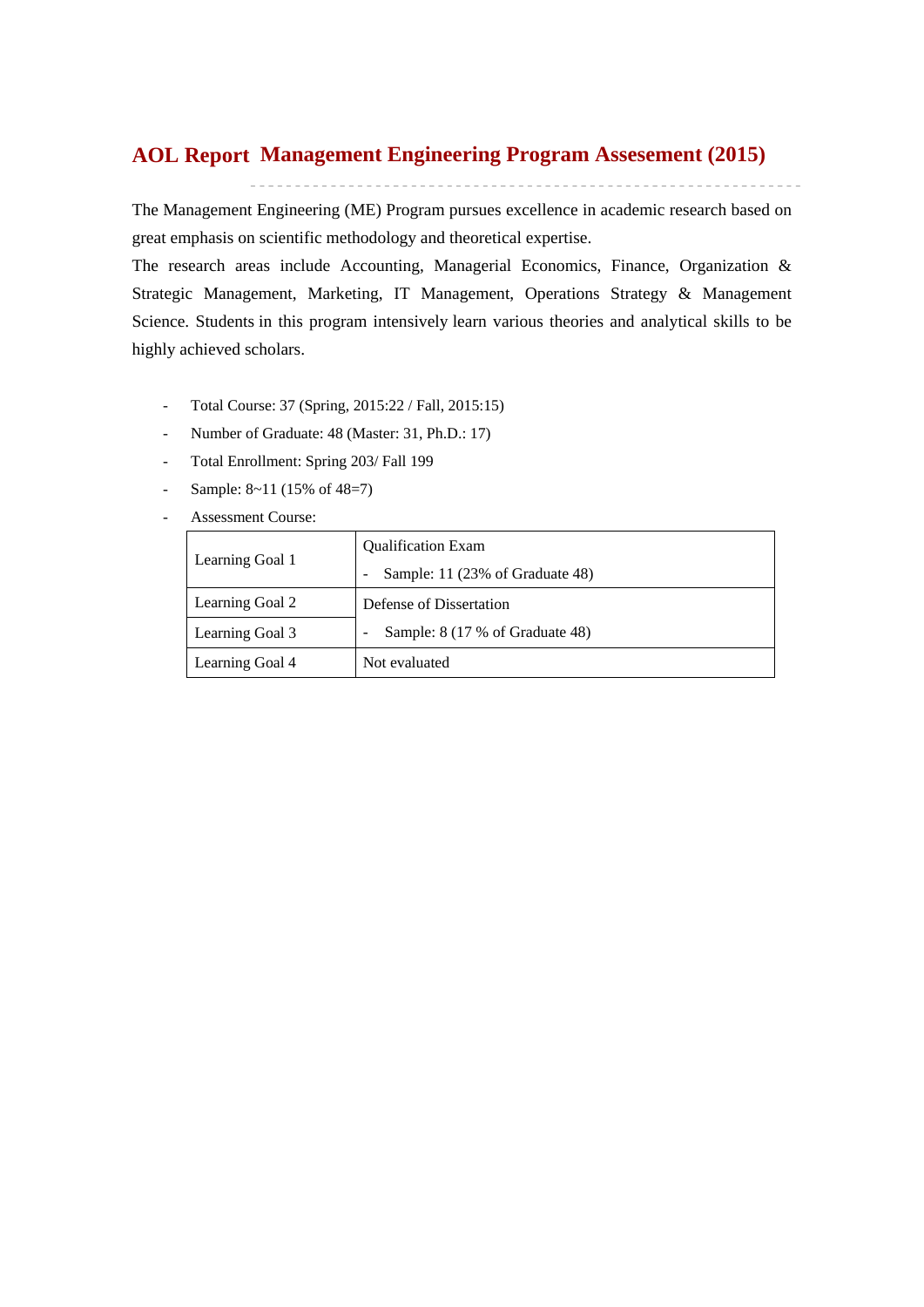## *Overview of Assessment*

| <b>Management Engineering Program Assessment: Learning Goal 1</b>                                                                                                                        |                                                        |                                    |  |  |  |  |  |  |  |  |
|------------------------------------------------------------------------------------------------------------------------------------------------------------------------------------------|--------------------------------------------------------|------------------------------------|--|--|--|--|--|--|--|--|
| Our graduates will have skills (or ability) to conduct quality research.                                                                                                                 |                                                        |                                    |  |  |  |  |  |  |  |  |
| <b>Learning Objective</b><br><b>Sample</b><br><b>Methods</b>                                                                                                                             |                                                        |                                    |  |  |  |  |  |  |  |  |
| (L11) Graduate will have basic quantitative skills<br>for research.<br>(L12) Graduate will have basic theory, analytical<br>research tools, and background about their<br>research area. | <b>Oualification Exam in Fall</b><br>Semester $(N=11)$ | - Qualification Exam<br>evaluation |  |  |  |  |  |  |  |  |
| - Professor in charge evaluates doctorial students who took qualification exam.<br>* 1 (Fails to Meet Expectations) 2 (Meets Expectations) 3 (Exceed Expectation)                        |                                                        |                                    |  |  |  |  |  |  |  |  |

| Management Engineering Program Assessment: Learning Goal 2 |
|------------------------------------------------------------|
|------------------------------------------------------------|

# **Our graduates will be effective professional communicators.**

| <b>Learning Objective</b>                                   | <b>Sample</b>              | <b>Methods</b>            |  |  |  |  |  |  |  |
|-------------------------------------------------------------|----------------------------|---------------------------|--|--|--|--|--|--|--|
| (L21) Our student will create well-written                  |                            |                           |  |  |  |  |  |  |  |
| professional papers on a research topic.                    | Defense of Dissertation in | - Dissertation evaluation |  |  |  |  |  |  |  |
| (L22) Our students will deliver an effective oral           | Fall Semester $(N=8)$      |                           |  |  |  |  |  |  |  |
| presentation on a research topic.                           |                            |                           |  |  |  |  |  |  |  |
| - Uses dissertation evaluation in defenses of dissertation. |                            |                           |  |  |  |  |  |  |  |
|                                                             |                            |                           |  |  |  |  |  |  |  |

\* 1 (Fails to Meet Expectations) 2 (Meets Expectations) 3 (Exceed Expectation)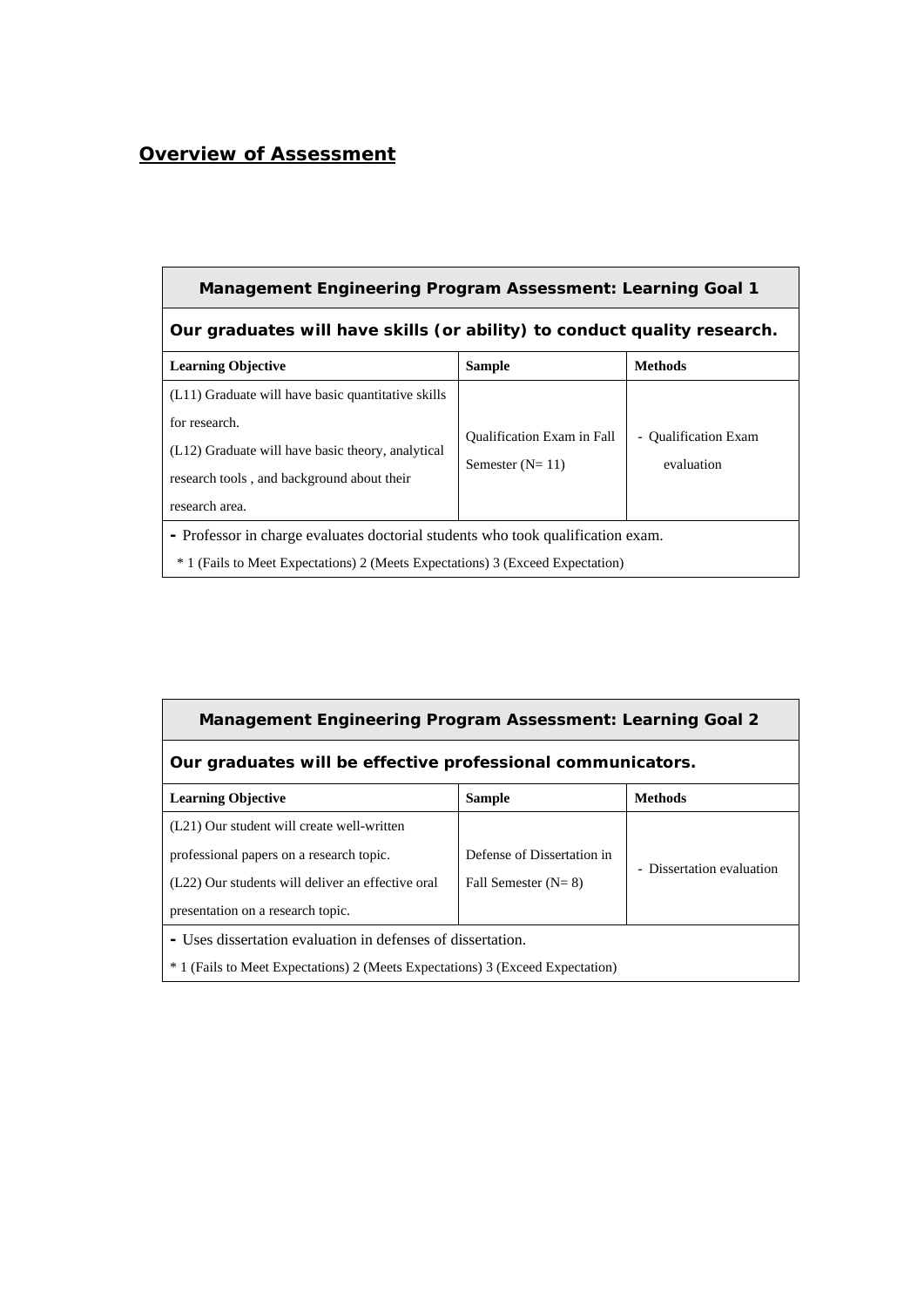| <b>Management Engineering Program Assessment: Learning Goal 3</b>                                                                                                                                        |                                                     |                         |  |  |  |  |  |  |  |  |
|----------------------------------------------------------------------------------------------------------------------------------------------------------------------------------------------------------|-----------------------------------------------------|-------------------------|--|--|--|--|--|--|--|--|
| Learning Goal Our graduates will be capable researchers.                                                                                                                                                 |                                                     |                         |  |  |  |  |  |  |  |  |
| <b>Learning Objective</b><br><b>Sample</b><br><b>Methods</b>                                                                                                                                             |                                                     |                         |  |  |  |  |  |  |  |  |
| 1. Our student will identify and<br>diagnose management/research<br>problems. $(L31)$<br>2. Our students will engage in<br>management research and present the<br>findings of such research effectively. | Defense of Dissertation in<br>Fall Semester $(N=8)$ | Dissertation evaluation |  |  |  |  |  |  |  |  |
| (L32)<br>- Uses dissertation evaluation in defenses of dissertation<br><sup>*</sup> 1 (Fails to Meet Expectations) 2 (Meets Expectations) 3 (Exceed Expectation)                                         |                                                     |                         |  |  |  |  |  |  |  |  |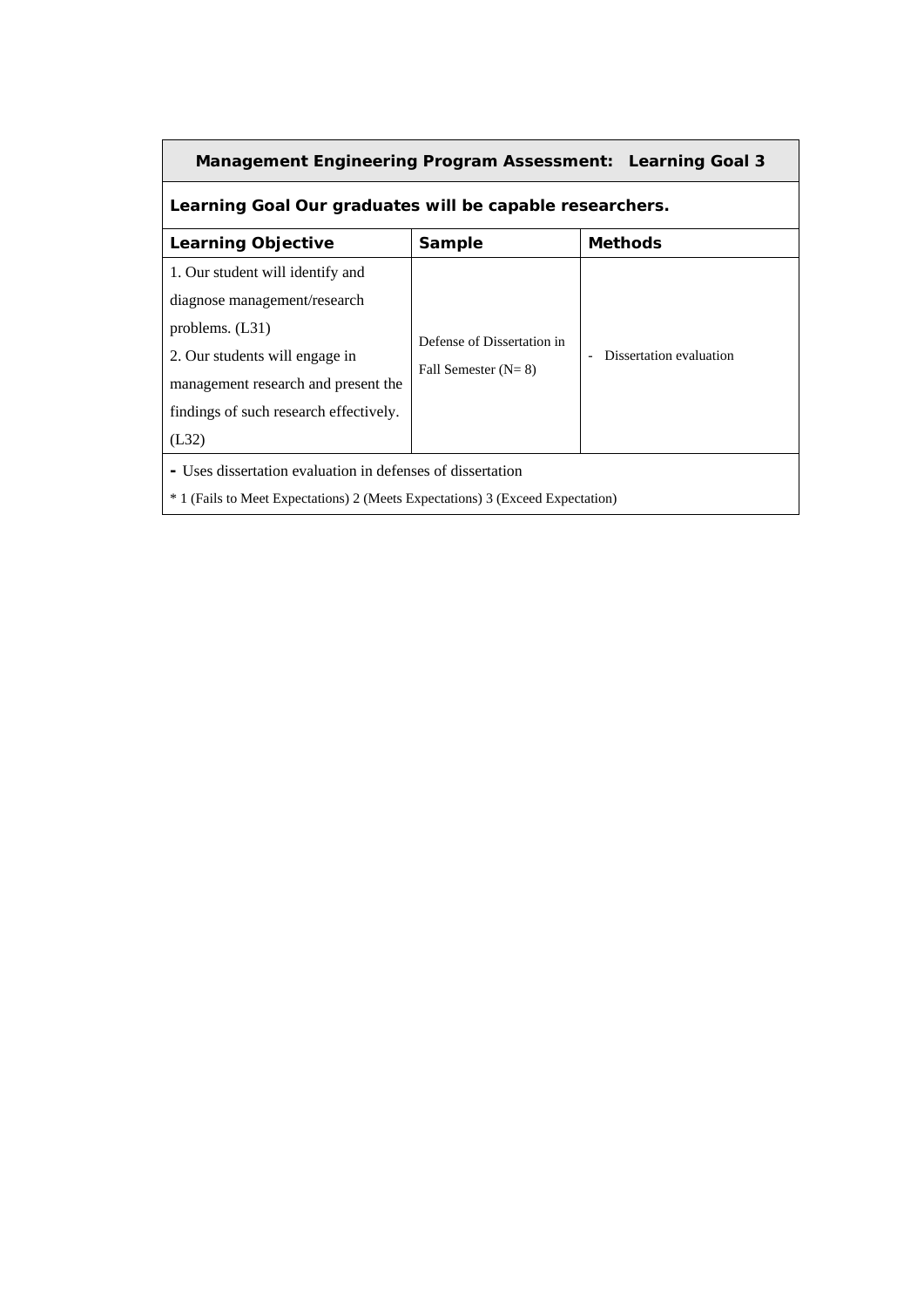# *Data Analysis and Results*

| <b>Assessment Learning Goal 1: Qualification Exam</b>                     |                |                |                |                |                |                |                |                |                |  |  |
|---------------------------------------------------------------------------|----------------|----------------|----------------|----------------|----------------|----------------|----------------|----------------|----------------|--|--|
| Professor in charge evaluates the 1 <sup>st</sup> year doctorial students |                |                |                |                |                |                |                |                |                |  |  |
| Student                                                                   |                |                | L11            |                |                |                | L12            |                |                |  |  |
| Number                                                                    | $\mathbf{1}$   | $\overline{2}$ | 3              | $\overline{4}$ | 5              | $\mathbf{1}$   | $\overline{2}$ | 3              | $\overline{4}$ |  |  |
| 1                                                                         | 3              | 3              | 3              | 3              | 3              | 3              | 3              | 3              | 3              |  |  |
| $\overline{c}$                                                            | 3              | $\overline{2}$ | $\overline{2}$ | 3              | $\overline{c}$ | 3              | 3              | 3              | 3              |  |  |
| 3                                                                         | 3              | $\overline{2}$ | $\overline{2}$ | 3              | $\overline{2}$ | 3              | 3              | 3              | 3              |  |  |
| $\overline{4}$                                                            | $\overline{c}$ | 3              | 3              | $\overline{c}$ | 3              | 3              | $\overline{2}$ | $\overline{2}$ | 3              |  |  |
| 5                                                                         | 3              | 3              | 3              | 3              | 3              | 3              | $\overline{2}$ | 3              | 3              |  |  |
| 6                                                                         | $\overline{c}$ | 3              | 3              | $\overline{c}$ | $\overline{2}$ | $\overline{c}$ | 3              | 3              | $\overline{2}$ |  |  |
| $\overline{7}$                                                            | 2              | 3              | 2              | 3              | $\overline{c}$ | $\overline{c}$ | 3              | $\overline{2}$ | 3              |  |  |
| 8                                                                         | 3              | 3              | 3              | 3              | $\overline{c}$ | 3              | 3              | $\overline{2}$ | 3              |  |  |
| 9                                                                         | $\overline{c}$ | 3              | $\overline{c}$ | 3              | $\overline{c}$ | 3              | 3              | $\overline{2}$ | 3              |  |  |
| 10                                                                        | $\overline{c}$ | 3              | $\overline{c}$ | 3              | 3              | $\overline{c}$ | 3              | $\overline{2}$ | $\overline{c}$ |  |  |
| 11                                                                        | $\overline{c}$ | $\overline{2}$ | $\overline{c}$ | 3              | 3              | 3              | $\overline{c}$ | 3              | $\overline{c}$ |  |  |
| 3 point total                                                             | $\mathbf{0}$   | $\theta$       | $\mathbf{0}$   | $\overline{0}$ | $\theta$       | $\overline{0}$ | $\overline{0}$ | $\mathbf{0}$   | $\mathbf{0}$   |  |  |
| 2 point total                                                             | 6              | 3              | 6              | $\overline{2}$ | 6              | 3              | 3              | 5              | 3              |  |  |
| 1 point total                                                             | 5              | 8              | 5              | 9              | 5              | 8              | 8              | 6              | 8              |  |  |
| Mean                                                                      | 2.45           | 2.73           | 2.45           | 2.82           | 2.45           | 2.73           | 2.73           | 2.55           | 2.73           |  |  |

\* Criteria: 1 (Fails to Meet Expectations) 2 (Meets Expectations) 3 (Exceeds Expectations)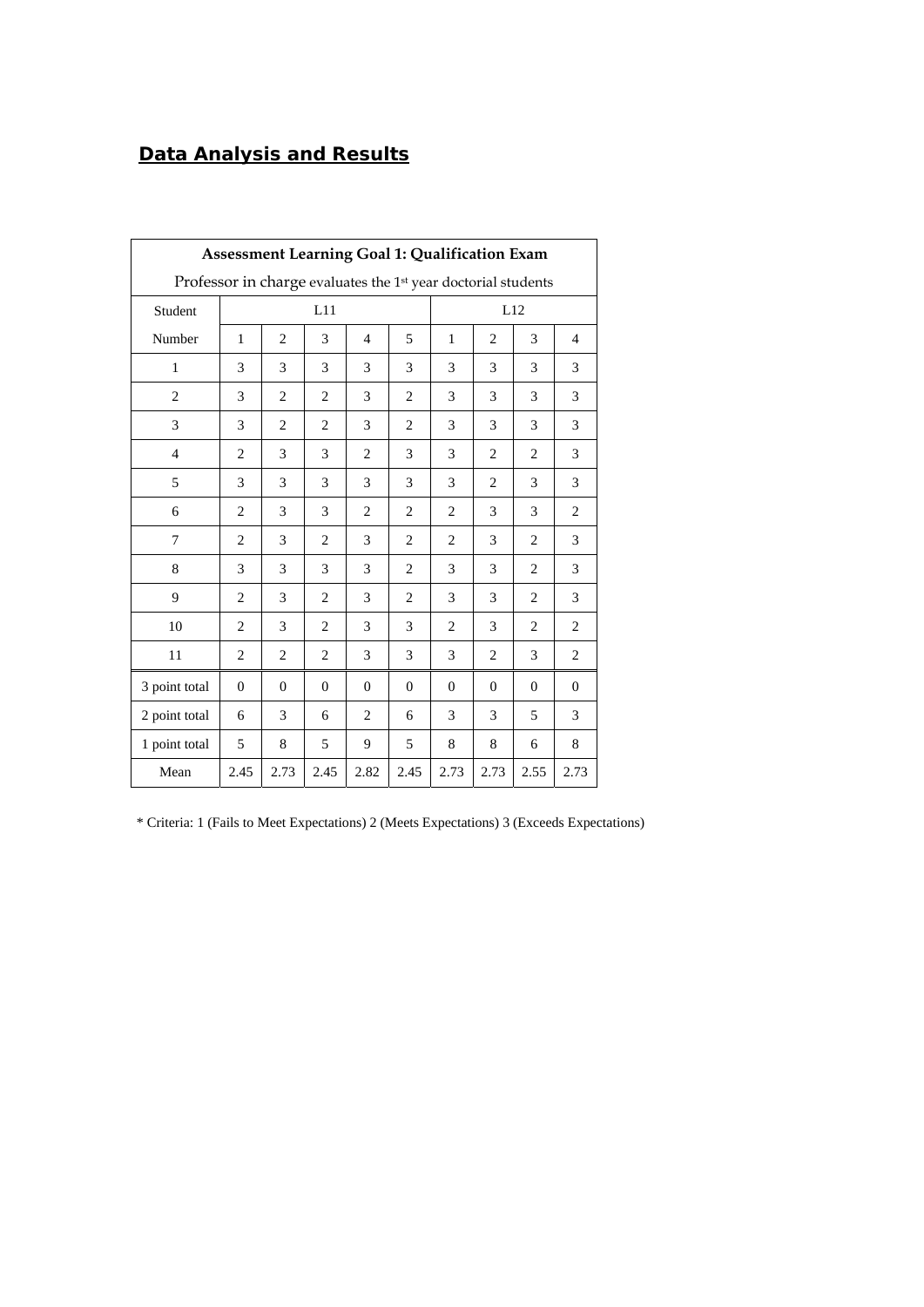| <b>Assessment Learning Goal 2: Defense of Dissertation</b><br>Committee member evaluates the master or doctorial students |                |                |                |                |          |                |          |                |                |          |                |          |          |
|---------------------------------------------------------------------------------------------------------------------------|----------------|----------------|----------------|----------------|----------|----------------|----------|----------------|----------------|----------|----------------|----------|----------|
| Student                                                                                                                   | L21            |                |                |                |          |                | L22      |                |                |          |                |          |          |
| Number                                                                                                                    | 1              | $\overline{2}$ | 3              | $\overline{4}$ | 5        | 6              | 1        | 2              | 3              | 4        | 5              | 6        | $\tau$   |
| 1                                                                                                                         | 3              | 2              | 2              | 3              | 3        | 3              | 3        | 3              | $\overline{c}$ | 2        | 3              | 3        | 3        |
| $\overline{2}$                                                                                                            | 3              | $\overline{2}$ | 3              | 3              | 3        | 3              | 3        | 3              | $\overline{2}$ | 2        | 3              | 3        | 3        |
| 3                                                                                                                         | 3              | 3              | 3              | 3              | 3        | $\overline{c}$ | 3        | 3              | $\overline{2}$ | 3        | 3              | 3        | 3        |
| $\overline{4}$                                                                                                            | 3              | 2              | 2              | 3              | 3        | 3              | 3        | 3              | $\overline{c}$ | 2        | 2              | 3        | 3        |
| 5                                                                                                                         | 3              | $\overline{2}$ | $\overline{2}$ | 3              | 3        | 3              | 3        | 3              | 3              | 3        | 2              | 3        | 3        |
| 6                                                                                                                         | 3              | 3              | 3              | 3              | 3        | 3              | 3        | $\overline{c}$ | 3              | 3        | 3              | 3        | 3        |
| $\overline{7}$                                                                                                            | $\overline{c}$ | 2              | $\overline{c}$ | 3              | 3        | 3              | 3        | 3              | 3              | 3        | 3              | 3        | 3        |
| $\,$ 8 $\,$                                                                                                               | 3              | $\overline{2}$ | $\overline{2}$ | 3              | 3        | 3              | 3        | $\overline{2}$ | 3              | 3        | 3              | 3        | 2        |
| 3 point total                                                                                                             | $\Omega$       | $\Omega$       | $\Omega$       | $\Omega$       | $\theta$ | $\Omega$       | $\Omega$ | $\Omega$       | $\Omega$       | $\Omega$ | $\Omega$       | $\Omega$ | $\Omega$ |
| 2 point total                                                                                                             | 1              | 6              | 5              | $\Omega$       | $\Omega$ | 1              | $\Omega$ | $\overline{c}$ | $\overline{4}$ | 3        | $\overline{2}$ | $\Omega$ | 1        |
| 1 point total                                                                                                             | $\tau$         | $\overline{2}$ | 3              | 8              | 8        | 7              | 8        | 6              | 4              | 5        | 6              | 8        | 7        |
| Mean                                                                                                                      | 2.88           | 2.25           | 2.38           | 3.00           | 3.00     | 2.88           | 3.00     | 2.75           | 2.50           | 2.63     | 2.75           | 3.00     | 2.88     |

\* Criteria: 1 (Fails to Meet Expectations) 2 (Meets Expectations) 3 (Exceeds Expectations)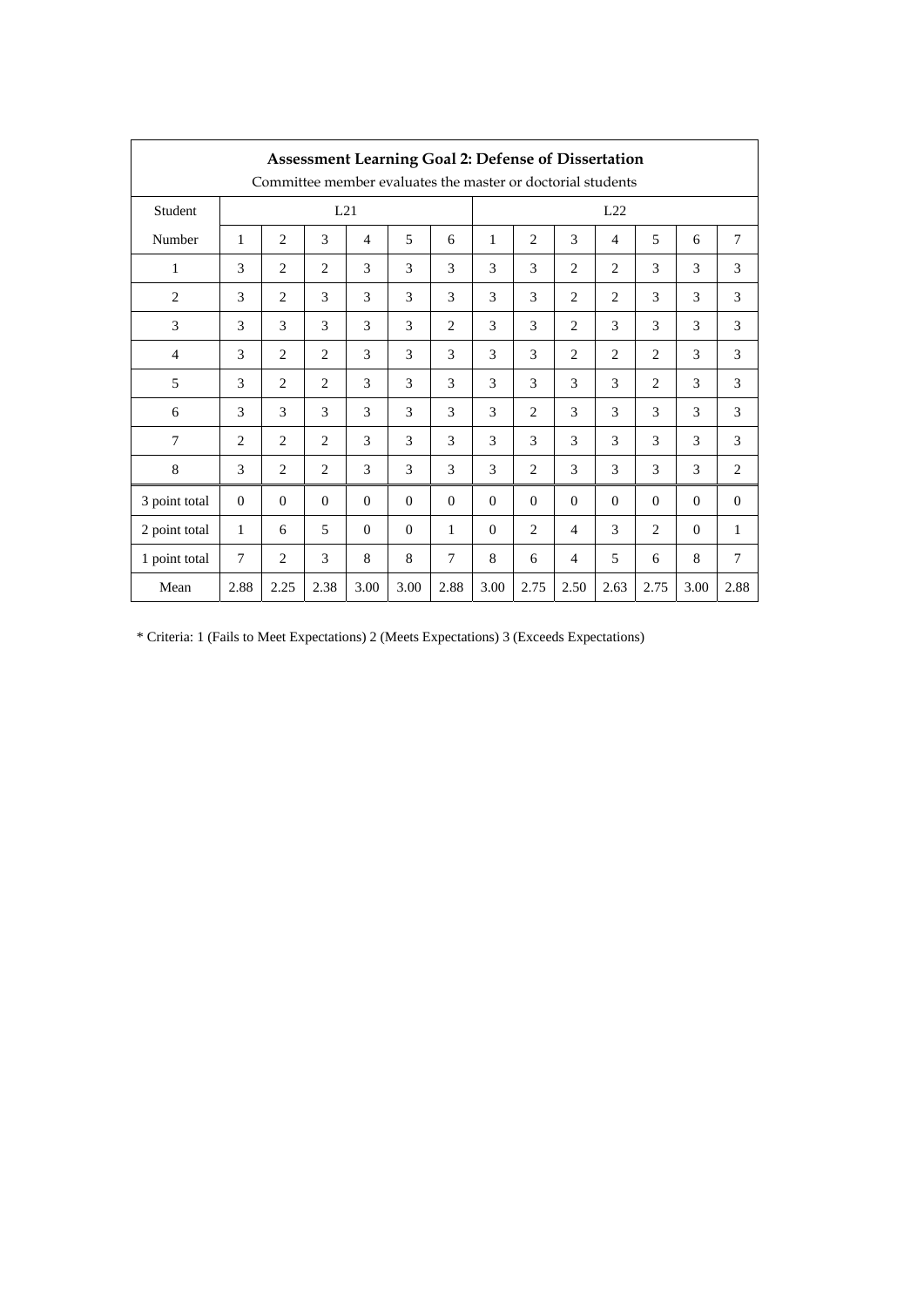| Assessment Learning Goal 3: Defense of Dissertation         |              |                |                |                |                |                |              |                |          |                |          |              |                |
|-------------------------------------------------------------|--------------|----------------|----------------|----------------|----------------|----------------|--------------|----------------|----------|----------------|----------|--------------|----------------|
| Committee member evaluates the master or doctorial students |              |                |                |                |                |                |              |                |          |                |          |              |                |
| Student                                                     |              |                | L31            |                |                |                | L32          |                |          |                |          |              |                |
| Number                                                      | $\mathbf{1}$ | $\overline{c}$ | 3              | $\overline{4}$ | 5              | 6              | $\mathbf{1}$ | $\overline{2}$ | 3        | $\overline{4}$ | 5        | 6            | $\overline{7}$ |
| 1                                                           | 3            | 3              | 3              | 3              | 3              | 2              | 3            | 3              | 3        | 2              | 2        | 3            | 3              |
| $\overline{2}$                                              | 3            | 3              | 3              | 3              | 3              | $\overline{c}$ | 3            | 3              | 3        | 3              | 3        | 3            | 3              |
| 3                                                           | 3            | 3              | 3              | 3              | 3              | 3              | 3            | 3              | 3        | 3              | 3        | $\mathbf{2}$ | 3              |
| $\overline{4}$                                              | 3            | $\overline{c}$ | 3              | 3              | 3              | 2              | 3            | 3              | 3        | 3              | 3        | 3            | 3              |
| 5                                                           | 3            | $\overline{c}$ | 3              | 3              | 3              | $\overline{c}$ | 3            | 3              | 3        | 3              | 3        | 3            | 3              |
| 6                                                           | 3            | $\mathfrak{2}$ | $\mathfrak{2}$ | $\mathfrak{2}$ | 3              | $\overline{c}$ | 3            | 3              | 3        | 3              | 3        | $\mathbf{2}$ | 3              |
| $\overline{7}$                                              | 3            | 3              | 3              | $\overline{c}$ | 2              | $\overline{c}$ | 3            | 3              | 3        | 2              | 3        | 3            | 3              |
| $\,$ 8 $\,$                                                 | 3            | 3              | 3              | 3              | $\overline{2}$ | $\overline{c}$ | 3            | 3              | 3        | 3              | 3        | 3            | 3              |
| 3 point total                                               | $\theta$     | $\theta$       | $\theta$       | $\theta$       | $\theta$       | $\theta$       | $\Omega$     | $\mathbf{0}$   | $\Omega$ | $\mathbf{0}$   | $\Omega$ | $\mathbf{0}$ | $\theta$       |
| 2 point total                                               | $\theta$     | 3              | $\mathbf{1}$   | $\overline{c}$ | $\overline{2}$ | $\tau$         | $\Omega$     | $\Omega$       | $\Omega$ | $\overline{2}$ | 1        | 2            | $\mathbf{0}$   |
| 1 point total                                               | 8            | 5              | $\overline{7}$ | 6              | 6              | $\mathbf{1}$   | 8            | 8              | 8        | 6              | $\tau$   | 6            | 8              |
| Mean                                                        | 3.00         | 2.63           | 2.88           | 2.75           | 2.75           | 2.13           | 3.00         | 3.00           | 3.00     | 2.75           | 2.88     | 2.75         | 3.00           |

\* Criteria: 1 (Fails to Meet Expectations) 2 (Meets Expectations) 3 (Exceeds Expectations)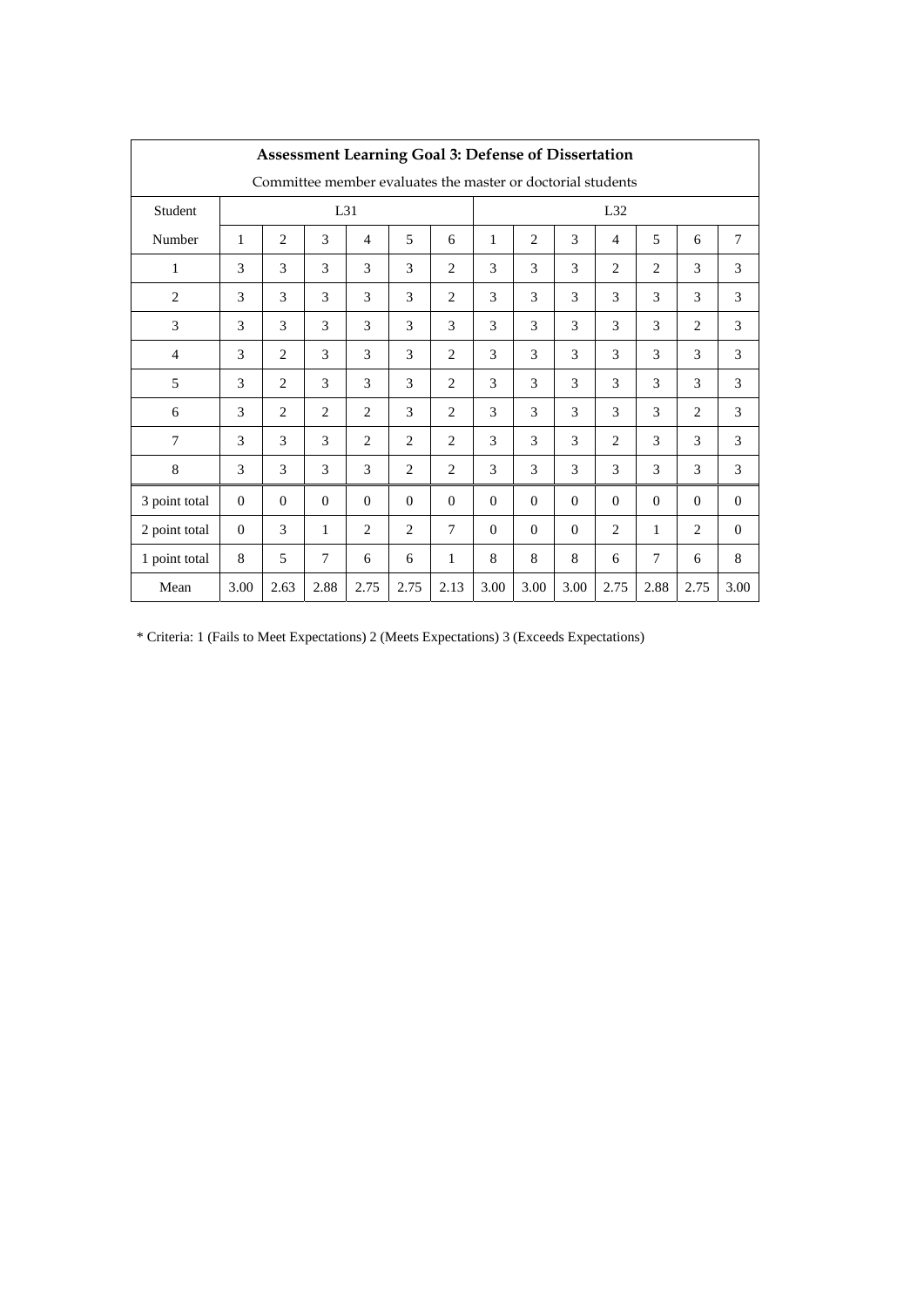## *Result Interpretation and Comments*

#### **- Learning Goal 1 – Objective 1 (L11)**

An overall score for L11 is 2.58. The results imply that the graduates have enough quantitative skills for their research. In particular, the average score for 'application of quantitative tools' is 2.82. The graduates are capable of using appropriate quantitative tools depending on their subject. In general, average scores increased compared to the last year.

#### **- Learning Goal 1 – Objective 2 (L12)**

An overall score is 2.68 for L12. The results imply that the graduates have enough knowledge about their research areas, theories and research tools. In particular, the average score for 'understanding theory', and 'application of theory' is 2.73. It shows the graduates are well aware of theories and able to apply theories to their research. In contrast, the average score for 'proper use of effective research tools' is 2.55. Although it is still a high score, it is the lowest one among other criteria. Therefore, the college also needs to put more emphasis on the research tools.

#### **- Learning Goal 2 – Objective 1 (L21)**

An overall score is 2.73 for L21. The results imply that the graduates are able to write wellwritten professional papers. In particular, average score for 'purpose and audience is 3.00. However average score for 'language' is 2.25. Moreover, the score on 'Spelling and grammar' was below 2.4 for the past four consecutive years. It suggests that more education on English skill is required.

#### **- Learning Goal 2 – Objective 2 (L22)**

An Overall score is 2.79 for L22. The results imply that the graduates can deliver an effective oral presentation. The average score for 'organization' is 3.00. It shows an effort and high dedication of the graduates. All criteria scored higher than 2.5. It is the result from the college's effort to enhance presentation skills. For instance, a course 'Business presentation' is mandated for every student.

#### **- Learning Goal 3 – Objective 1 (L31)**

An overall score is 2.73 for L31. The results imply that our students can diagnose research problems effectively. Every criterion except 'use new ideas and analysis methods not includes in the problems' scored higher than 2.6, which is impressive. In particular, average score for 'Ethical solutions' is 3.00. Overall, the results show that the college's effort to emphasize "asking the right question" was successful.